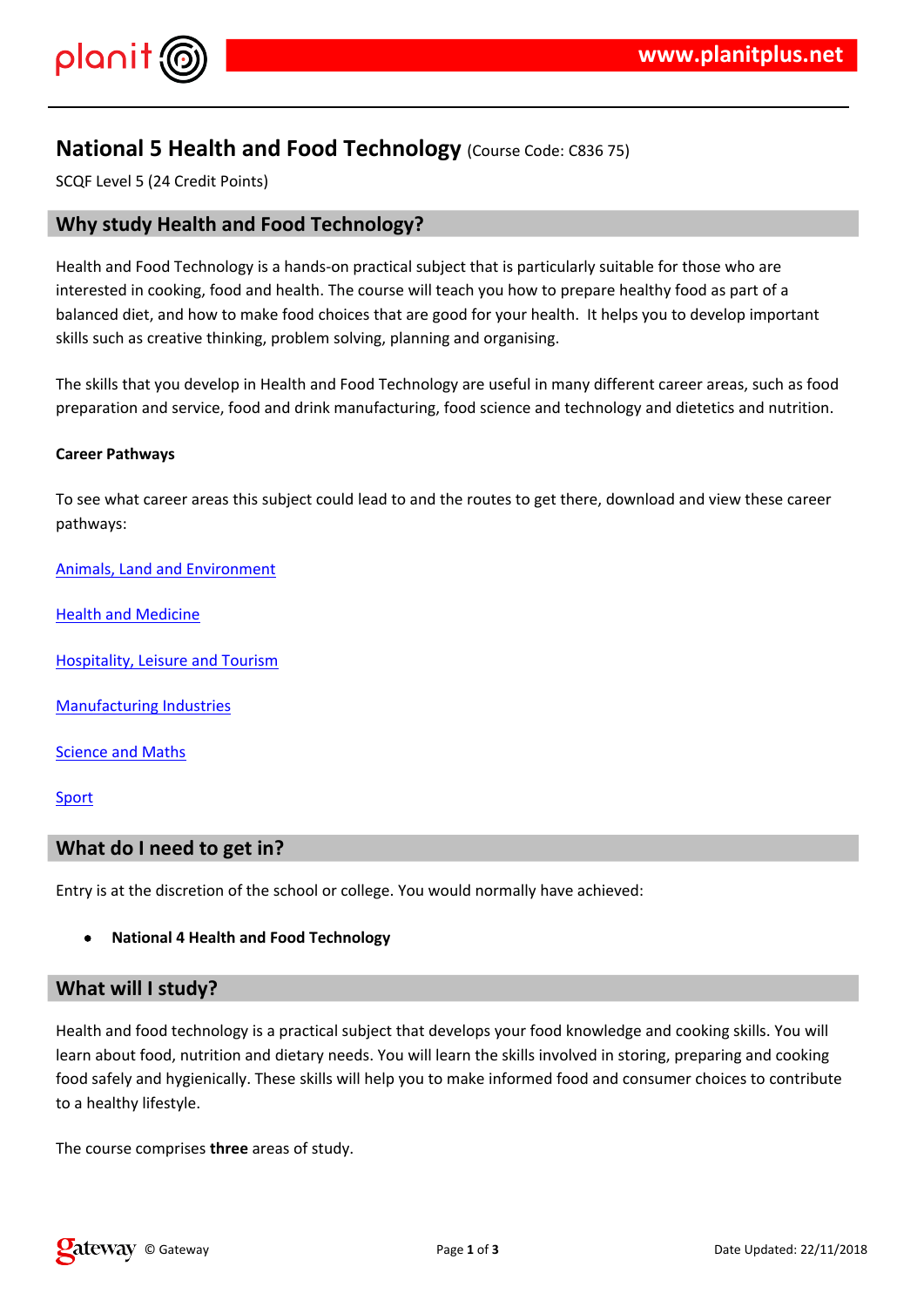



## **Food for Health**

You will:

- develop your knowledge and understanding of the relationship between food, health and nutrition
- develop your confidence in explaining current dietary advice
- increase your understanding of dietary needs for different ages
- develop your practical skills in preparing food products that meet individual needs.

#### **Food Product Development**

You will:

- expand your knowledge and understanding of the properties of ingredients in food, and how they are used in developing new food products
- increase your understanding of the stages involved in developing food products
- learn more about the stages involved in developing a food product
- make food products to meet different dietary needs
- develop and apply your knowledge of safe and hygienic food practices and techniques.

#### **Contemporary Food Issues**

You will:

- increase your knowledge of food choices and issues
- explore factors which may affect food choices and learn more about contemporary food issues
- consider technological developments in food, and organisations which protect consumer interests
- investigate how food labelling helps us to make informed food choices
- apply your knowledge and skills in practical ways.

## **How will I be assessed?**

#### **Course Assessment**

The course assessment has **two** components **totalling 120 marks**:

- Component 1: question paper worth 60 marks
- Component 2: assignment worth 60 marks.

For the assignment, you will work to a brief to develop a food product and will complete your work using a candidate workbook which you will be provided with. The assignment will be set and externally marked by the Scottish Qualification Authority (SQA).

The question paper will be set and marked externally by the SQA.

The grade awarded is based on the total marks achieved across all course assessment components.